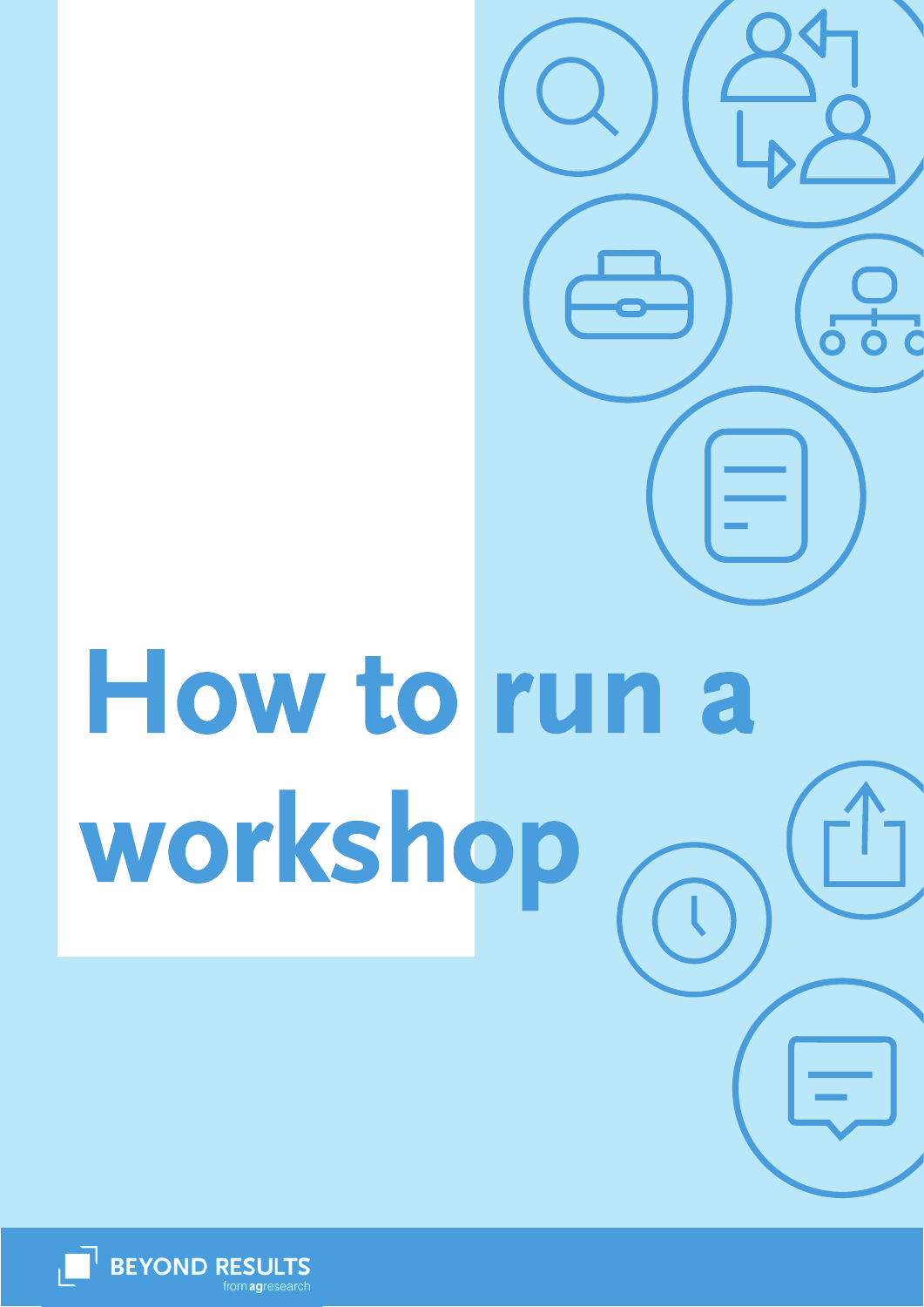**Who is this for:** Programme leaders, people supporting programme design process, people guiding project processes.

**Level of difficulty:** Moderate–requires a facilitator and preparation.

**Time needed:** Varies–from 2 hours to 2 days.

**When you might want to run a workshop:** Starting a project, reviewing and refreshing a project, needing to establish or refresh vision, needing to think broadly about project and impact, preparing to run visioning and backcasting, needing to consider which stakeholders and partners to involve.

**Why this guide is useful:** Provides some guidance for running a workshop–steps to take, things to consider, resources to use.

**Other guides to also use:** See collections of specific workshop runsheets and guides in the toolkit.

# **Why workshop?**

Workshops are a popular tool for getting input and generating ideas, but they are better suited for some tasks than others. Purposes that suit workshops include:

- Generating a range of new ideas
- Getting input from a range of perspectives
- Developing common understanding of a task or issue, or surfacing differences in understanding
- Introducing and trying a different way of thinking about a topic.

Workshops are less useful for tasks that require a lot of details, whether looking up external information or literature or developing specific research activities. These may be better performed by individuals or small groups. Additionally, problem solving type activities may not work effectively with multiple disciplines unless people first develop a shared understanding of the problem and how different disciplines may approach it.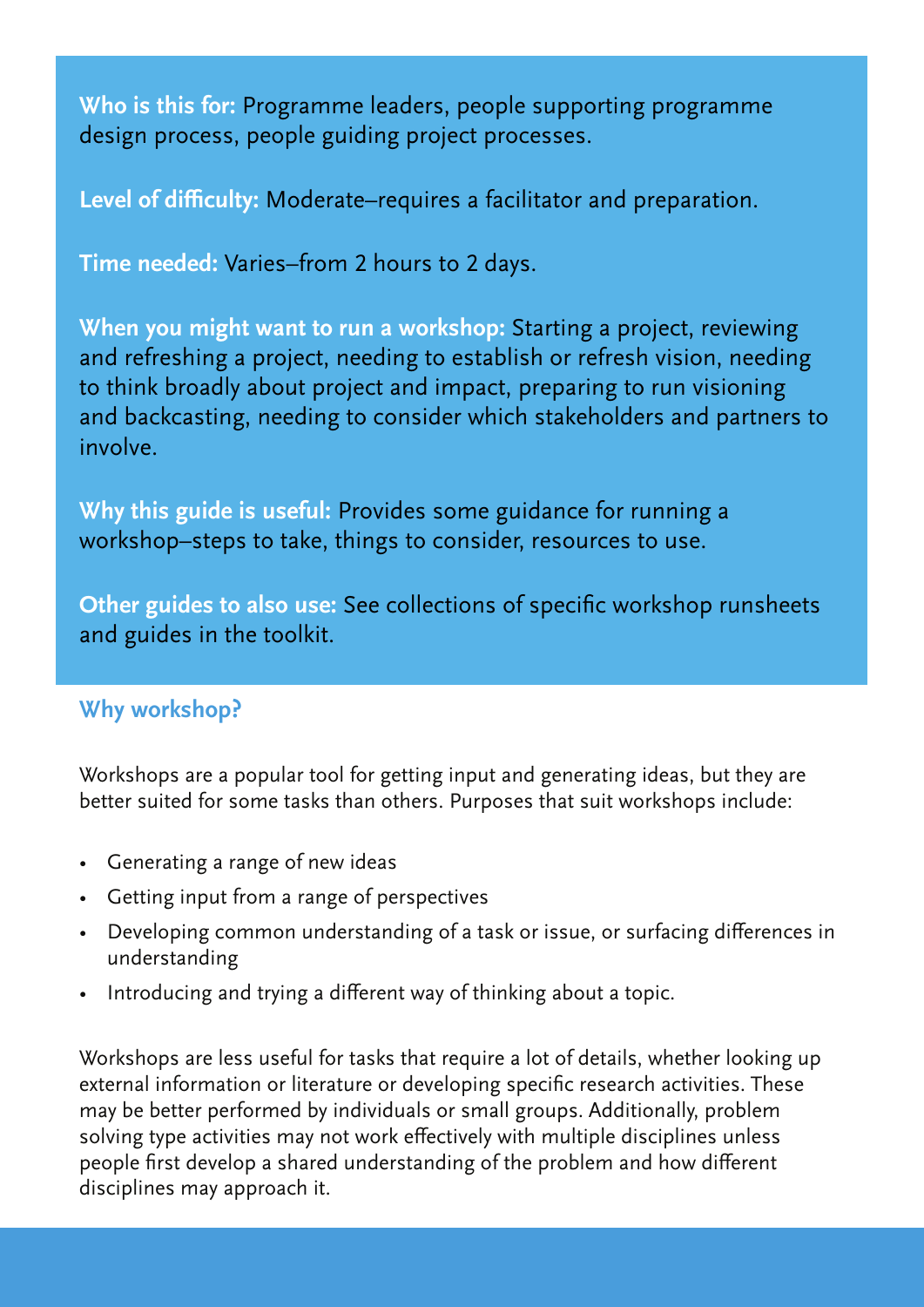

# **Preparation**

# **Clarify audience and purpose of workshop:**

- Who is the workshop for?
- What outcomes and outputs do you want from the workshop e.g. are you wanting to get everyone on the same page, develop a research plan, define your problem, generate creative solutions, or something else?
- What experience do you want the workshop participants to have? Do you want them to have fun, build connections with other participants, come away inspired?

# **Select questions, approaches, or a pre-prepared workshop plan that will fit your purpose:**

- These will need to be adapted to fit your timeframe, format (in-person or online), and attendees. It is a good idea to prepare a runsheet for the workshop that indicates the activities/questions to use, who is responsible for what, and how transitions between activities will be handled.
- As part of this, ensure you prepare an activity to collect feedback on the workshop, such as a feedback form, Mentimeter poll (**https://www.mentimeter.com/**), or reflection questions. It is best to do this at the end of the workshop, as response rates are low for post-workshop feedback.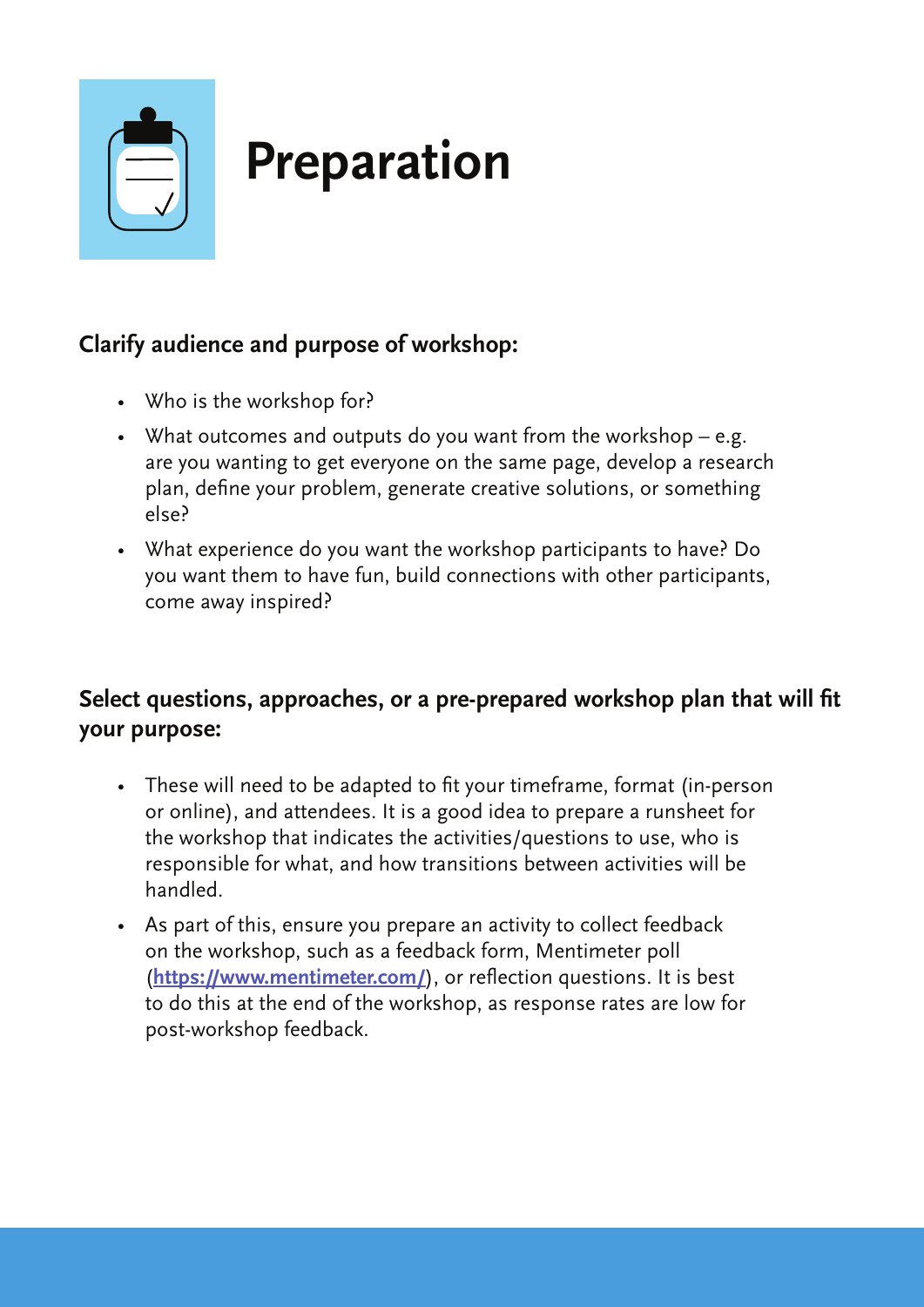# **Work through logistics:**

- Send out an invitation and follow up
- Book a room and catering OR decide on software to use
- Identify resources needed for the workshop, e.g. large sheets of paper and marker pens for in-person or PowerPoint templates for online activities
- Identify who is responsible for what on the day. It may help to think about who will:
	- Set up the room
	- Put out any catering
	- Facilitate the sessions
	- Facilitate/support smaller group discussion
	- Record notes on post-its or a whiteboard (can be the facilitator, but it can be helpful to have a separate person to do this, especially if there is a larger group)
	- Make additional notes on discussions

# **Make a back up plan if it needs to be virtual. You'll need to think about:**

- What software you will use (e.g. Microsoft Teams, Zoom)
- If smaller groups are needed. It's hard to have good discussion online with a group of more than about 6, so larger groups will need break out meetings or groups to join. Check the functionality of your potential software and decide on a method that you feel comfortable with.
- If your smaller groups need facilitators/ discussion leaders. Your small groups may be happy to self-organise and work together to discuss a topic, but it can be helpful to designate a person in each group to guide discussion and ensure that everyone gets to contribute.
- What content you will work through. Activities will often need to be simplified for online use. Ensure that questions are clear, there is some kind of template or document for collecting ideas (ideally shared with the group during discussion), and there is a process for sharing ideas (e.g. one person designated as scribe for the discussion or all participants adding to the shared document simultaneously).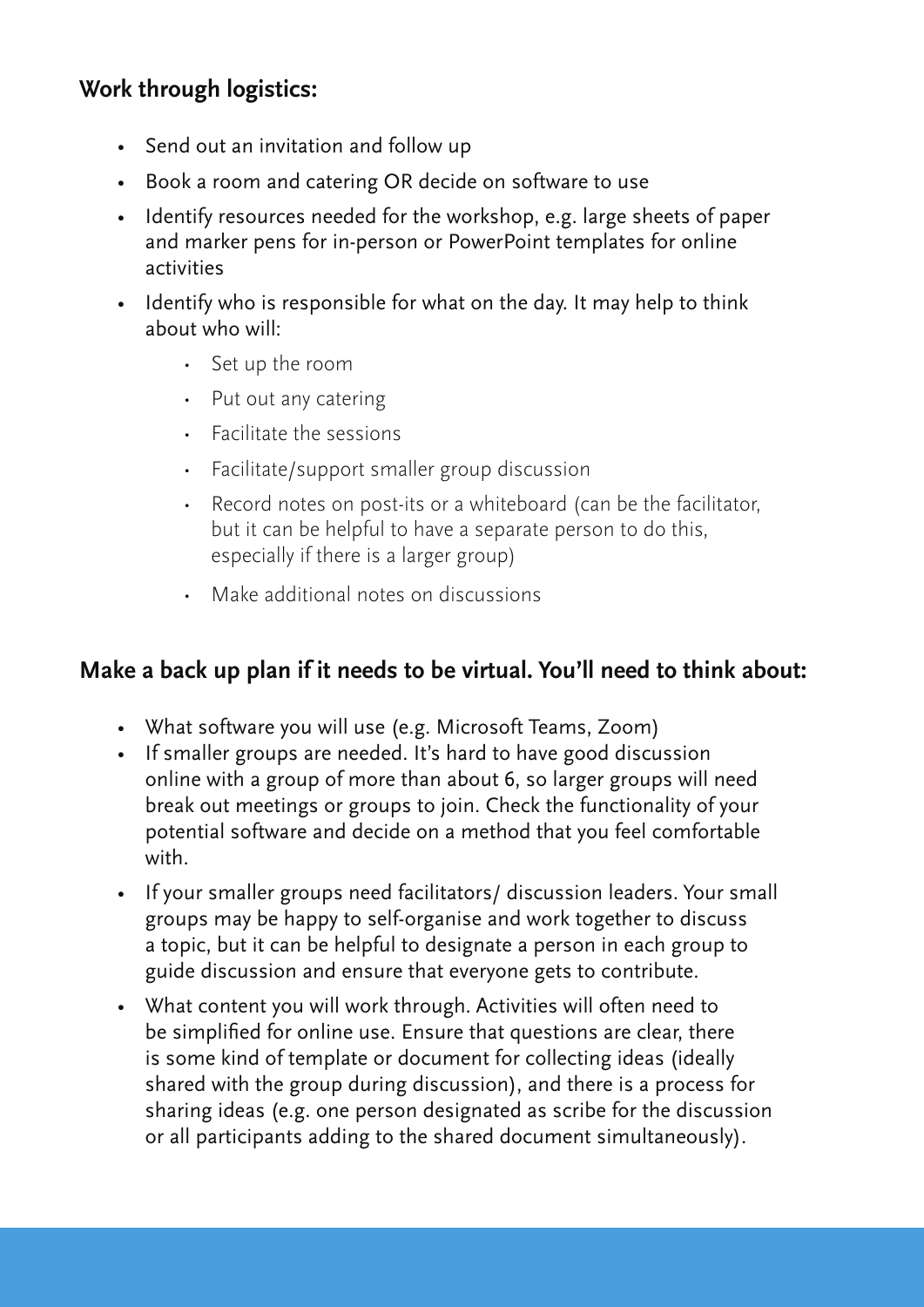

## **Set up:**

- Bring needed resources, including copies of the runsheet for all involving in facilitating and organising the workshop.
- If this is an in-person workshop, you may need to allow time for:
	- Organising chairs and tables into a good set up for your activities. (If you are meeting at a conference venue, venue staff may ask you about layout beforehand and prepare this for you.)
	- Setting up materials e.g. putting out post-it notes or marker pens, sticking up templates or a sticky wall.
	- Setting out water and making space for any catering/morning tea.
- If this is an online workshop, it is best to join the meeting early so you have some time to collect your thoughts, double check the technology, and deal with any issues that arise. Letting participants know that you will start the call early and will be starting the meeting formally at the designated start time may also help things run more to time.

# **Run the workshop:**

- Follow your runsheet, but make adaptions to the plan as needed. (For instance, an important discussion may take longer than anticipated, so a later activity may need to be shortened or omitted).
- If you are both facilitating and note taking, and finding hard to keep up with taking notes, involve your workshop participants in this by getting them to write things on post-its themselves or selecting a scribe from the group.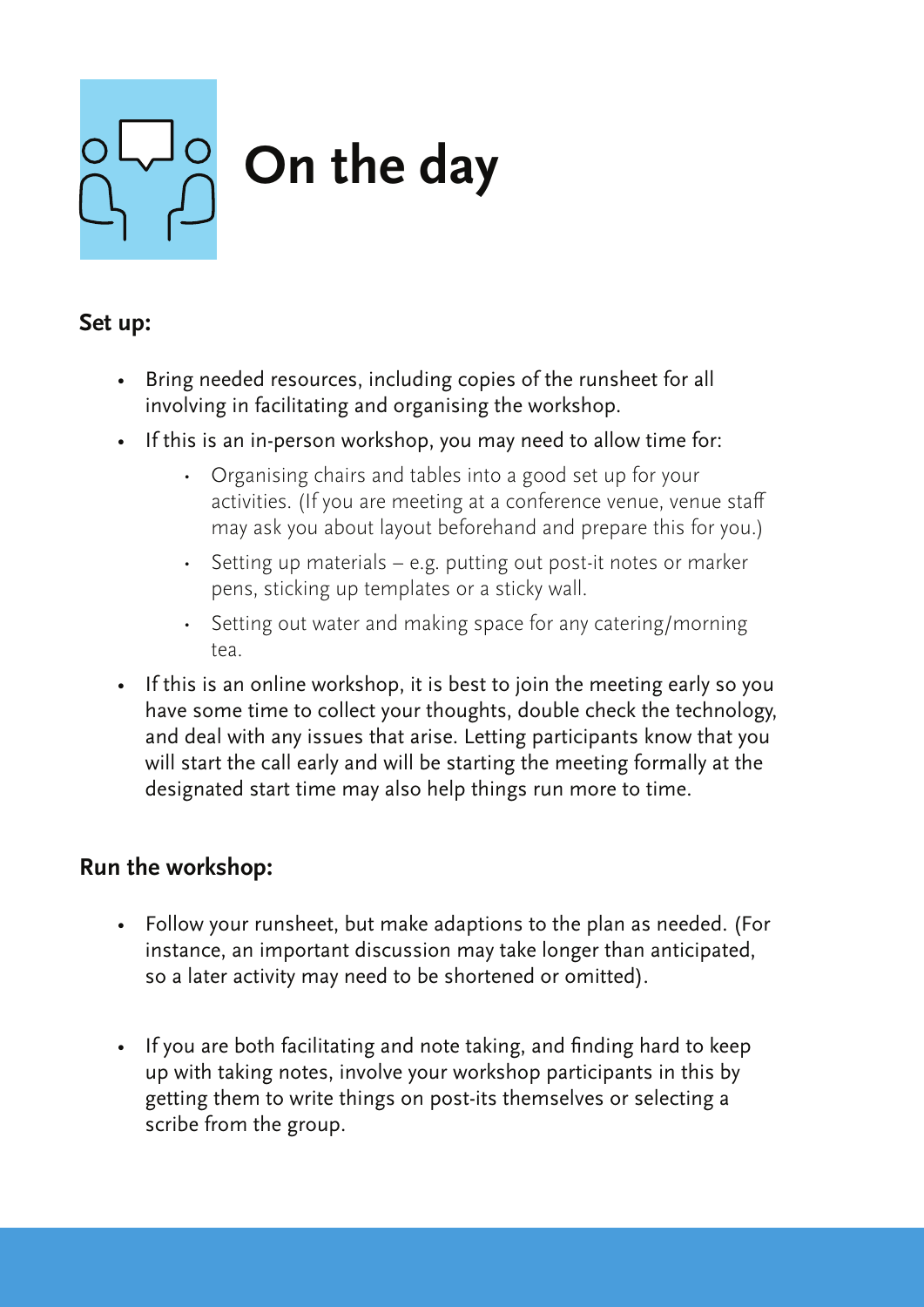# **After the workshop**

# **Process and share workshop outputs:**

- Type up/tidy up and group thoughts from the workshop and prepare a summary of key points from the workshop and any actions arising
- Share outputs with participants

# **Reflect on the workshop with the organising team:**

- Consider how the workshop went and if the desired content was obtained
- Identify actions/improvements for future workshops
- Identify any further work needed to follow up on points raised by the workshop

# **Complete follow up work:**

This may include

- Completing tasks identified in the workshop
- Broadening or deepening understandings of topics covered in the workshop as needed
- Identifying if further workshops are needed.